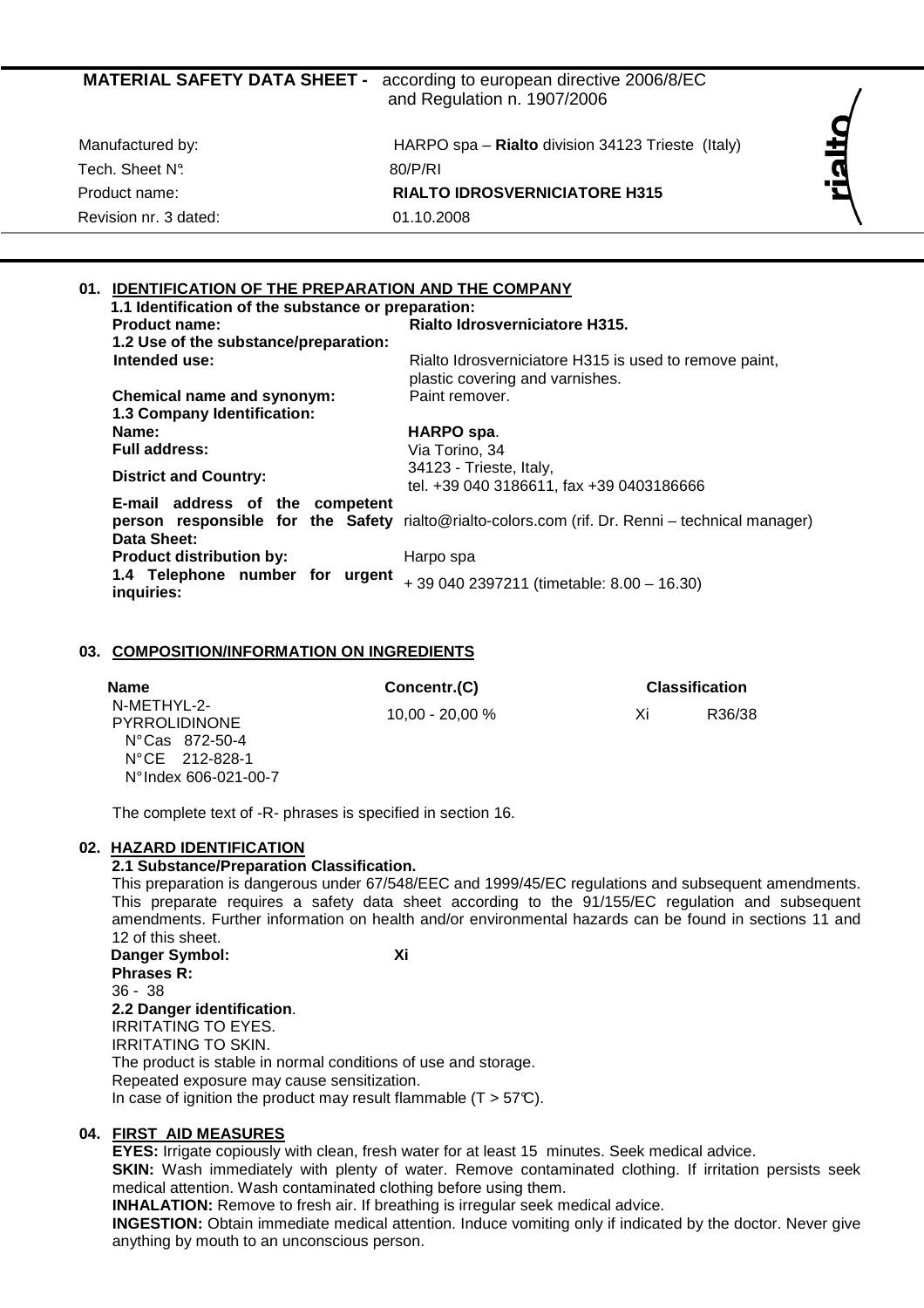# **MATERIAL SAFETY DATA SHEET -** according to european directive 2006/8/EC and Regulation n. 1907/2006

Tech. Sheet N°: 80/P/RI Revision nr. 3 dated: 01.10.2008

Manufactured by: HARPO spa – **Rialto** division 34123 Trieste (Italy) Product name: **RIALTO IDROSVERNICIATORE H315** 



In all cases of doubt or if symptoms persist, resorting to medical care. Never give anything by mouth, if the person is unconscious.

# **05. FIRE FIGHTING MEASURES**

Extinguishing measures:  $CO<sub>2</sub>$ , foam, AFFF, chemical powder, nebulized water. Do not use water jet. In case of fire toxic gases can get rid (use a suitable respiratory protection). Dispose of according to local regulations.

# **06. ACCIDENTAL RELEASE MEASURES**

Exclude sources of ignition and ventilate the area. Use protective equipment. Cover with inert absorbent material. Collect spillages by means of sparkproof equipment. Use water only to remove residuals, so as not to run the risk of enter the sewer.

# **07. HANDLING AND STORAGE**

Store the containers sealed and in a wellventilated place. Do not smoke, use matches or lighters. Avoid contact with eyes and skin. Use in a well-ventilated area.

# **08. EXPOSURE CONTROLS/PERSONAL PROTECTION**

**8.1 Exposure limit values:** 

N-METHYL-2-PIRROLYDONE - TLV TWA  $80 \text{ mq/m}^3$ 

\* The data refer to the substance and not to the mixture.

# **8.2 Exposure controls:**

In order to minimize exposure as far as possible, it is strongly recommended to use adequate individual protective measures such as: masks suitable for the product, goggles, gloves and overalls. Do not eat, drink or smoke while handling it. Accurately wash the hands with soap and water before meals and at the end of the work shift.

# **09. PHYSICAL AND CHEMICAL PROPERTIES**

| Colour<br>Odour<br>Solubility in organic solvents<br>Solubility in water<br>Volatile substances % by volume<br>(solvents) | characteristic<br>paste<br>Miscible<br>partially miscible<br>N.A. |
|---------------------------------------------------------------------------------------------------------------------------|-------------------------------------------------------------------|
| Viscosity                                                                                                                 | N.D.                                                              |
| Vapour density                                                                                                            | N.D.                                                              |
| <b>Evaporation speed</b>                                                                                                  | N.D.                                                              |
| Comburent properties                                                                                                      | N.D.                                                              |
| Partition coefficient: n-octanol/water                                                                                    | N.D.                                                              |
| рH                                                                                                                        | N.D.                                                              |
| Boiling point                                                                                                             | ca. 160℃                                                          |
| Flash point                                                                                                               | ca. 60 $\mathbb C$                                                |
| Ignition temperature                                                                                                      | N.D.                                                              |
| <b>Explosive properties</b>                                                                                               | N.D.                                                              |
| Specific gravity                                                                                                          | c.a. 1,020 Kg/l                                                   |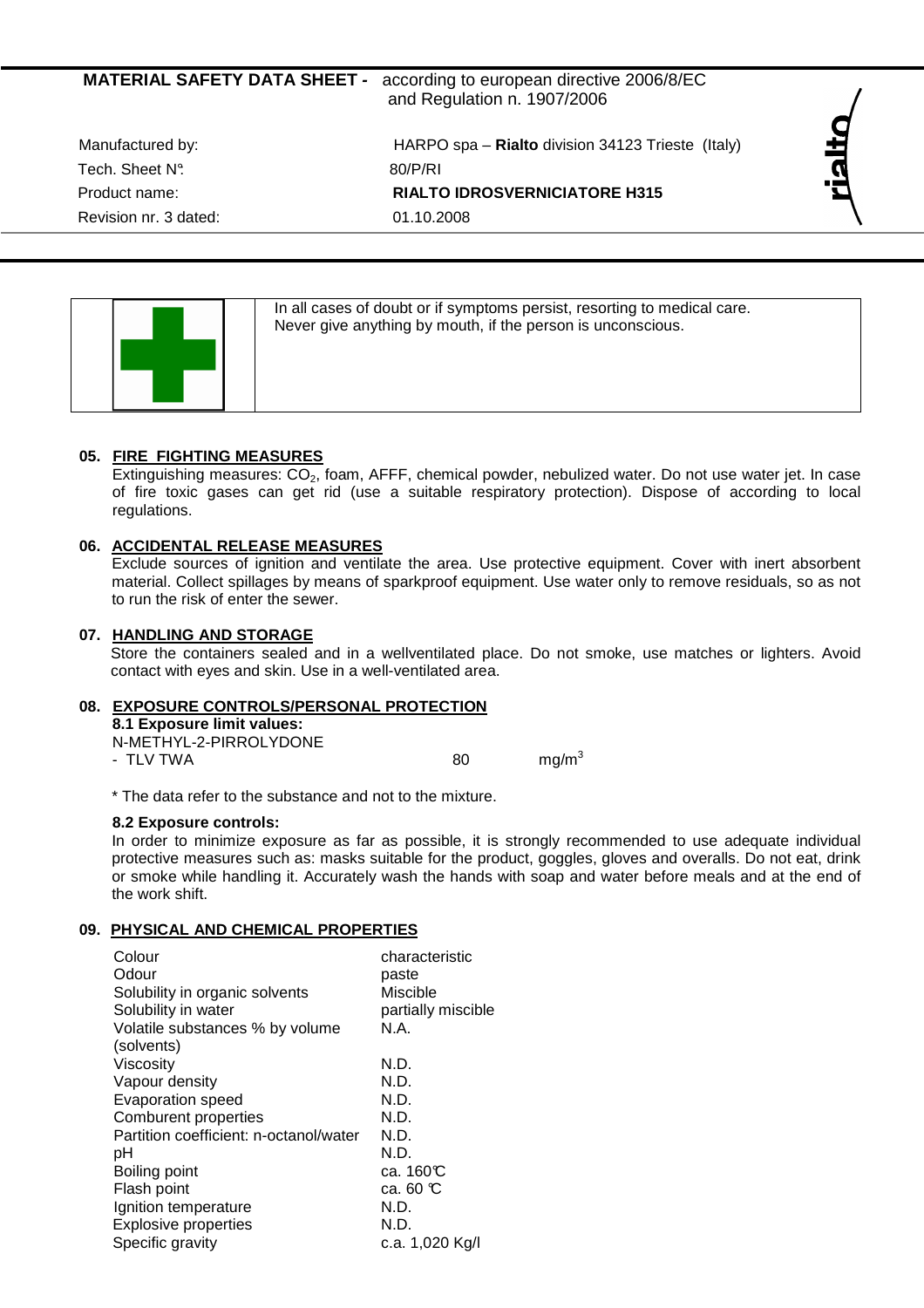| <b>MATERIAL SAFETY DATA SHEET -</b> | according to european directive 2006/8/EC<br>and Regulation n. 1907/2006 |  |
|-------------------------------------|--------------------------------------------------------------------------|--|
| Manufactured by:                    | HARPO spa - Rialto division 34123 Trieste (Italy)                        |  |
| Tech. Sheet N°.<br>Product name:    | 80/P/RI<br><b>RIALTO IDROSVERNICIATORE H315</b>                          |  |
| Revision nr. 3 dated:               | 01.10.2008                                                               |  |

# **10. STABILITY AND REACTIVITY**

The product is stable in normal conditions of use and storage. When heated or in the event of a fire, carbonoxides may be released and vapours which are dangerous to health. The vapours may also form explosive mixtures with the air. N-methyl-2-pyrrolidone is stable up to 315  $\mathbb C$  in inert atmosphere. In the presence of air, it slowly oxidizes to form hydroperoxides.

# **11. TOXICOLOGICAL INFORMATION**

Acute effects: contact with skin may cause irritation, erythema, edema, dryness and chapped skin. Contact with eyes may cause slight irritation. Vapour inhalation may slightly irritate the upper respiratory trait. Ingestion may cause health disorders, including stomach pain and sting, nausea and sickness N-methyl-2 pyrollidone: no acute or chronic cases of intoxication or sensitization have been reported. On healthy volunteers, repeated skin applications caused modest and transient erythema.

LD50 oral (rat):  $>$  4000 mg/kg

LD50 skin (rabbit): > 2000 mg/kg

LC50 inhalation (rat): 4000 mg/kg

# **12. ECOLOGICAL INFORMATION**

Use this product according to good working practices. Avoid litter. Inform the competent authorities, should the product reach waterways or sewers or contaminate soil or vegetation.

#### **13. DISPOSAL CONSIDERATIONS**

Dispose of according to local regulations. Contaminated packaging must be emptied of all residues and, following appropriate cleaning, may be sent to a recycling plant. Uncleaned packaging must be disposed of in the same manner as the product.

## **14. TRANSPORT INFORMATIONS**

This substance is not dangerous under current provisions of the Code of International Carriage of Dangerous Goods by Road (ADR) and by Rail (RID), of the International Maritime Dangerous Goods Code (IMDG), and of the International Air Transport Association (IATA) regulations.

# **15. REGULATORY INFORMATION**

Health hazard symbol



**IRRITANT** 

| R36             | <b>IRRITATING TO EYES.</b>                          |
|-----------------|-----------------------------------------------------|
| <b>R38</b>      | <b>IRRITATING TO SKIN.</b>                          |
| S <sub>2</sub>  | KEEP OUT OF REACH OF CHILDREN.                      |
| S <sub>26</sub> | IN CASE OF CONTACT WITH EYES, RINSE IMMEDIATELY     |
|                 | WITH PLENTY OF WATER AND SEEK MEDICAL ADVICE.       |
| S <sub>28</sub> | IN CASE OF CONTACT WITH SKIN, WASH IMMEDIATELY WITH |
|                 | <b>WATER AND SOAP</b>                               |
| S36/37/39       | WEAR SUITABLE PROTECTIVE CLOTHING, GLOVES AND       |
|                 | EYE/FACE PROTECTION.                                |